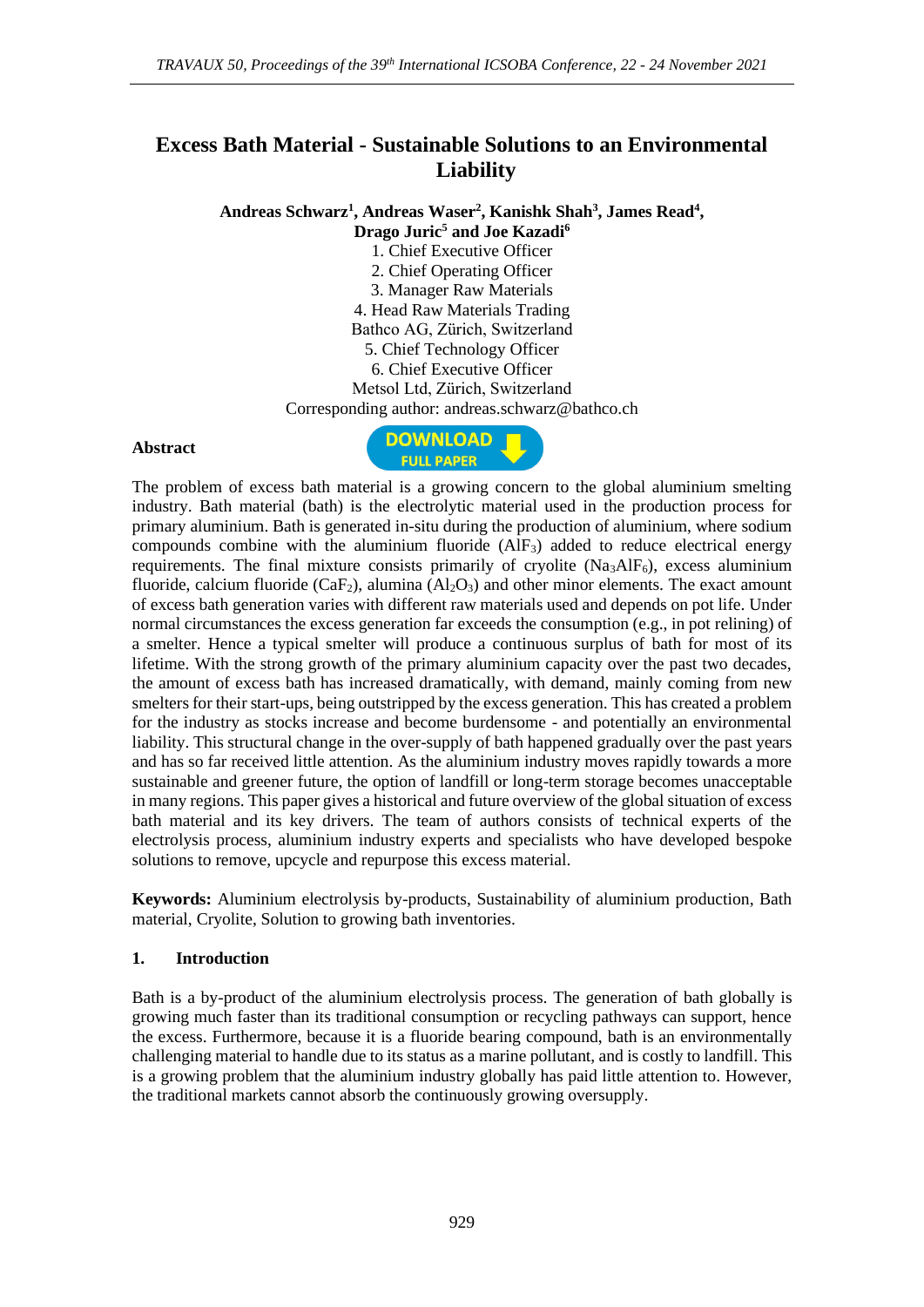Bathco, a leading bath trader and processor has developed alternative and sustainable solutions to consume the excess bath, able to treat any bath material regardless of quality or location. These innovative and proprietary solutions would be able to process all existing Bath inventory.

### **2. Discussion**

Bath has become a growing issue for the primary aluminium industry because its generation continues to grow rapidly in line with the global growth in aluminium production, and smelting performance improvements. However, the aluminium industry has not focused on finding a solution for it due to its low economic value.

# **2.1 Growth of Excess Bath**

Today, most smelters generate excess bath. Historic literature suggests that the typical rate of generation was between 4.2 kg and 7 kg/t Al [1] but given todays' predominant usage of graphitized cathodes, the typical net excess is now greater than 10 kg/t of aluminium produced.

Bath is the electrolyte used to dissolve alumina. There are a variety of qualities of bath, but a typical composition as marketed by Bathco is shown in the tables 1 and 2. Bath material is a byproduct of the aluminium electrolysis process, the analysis is thus typical and based on composite sampling. Typical packaging size is 1-1.5 t in polypropylene big bags.

#### **Table 1. Typical specification of chemical composition of commercial pure tapped bath material marketed by Bathco.**

| - ~ പ                            |                     |         |
|----------------------------------|---------------------|---------|
|                                  | Min $(\frac{1}{6})$ | Max (%) |
| Na <sub>3</sub> AlF <sub>6</sub> | 77                  | 80      |
| AlF <sub>3</sub>                 | 11                  | 14      |
| $Al_2O_3$                        | 3                   | 5       |
| CaF <sub>2</sub>                 | 4                   | 5.5     |
| Fe <sub>2</sub> O <sub>3</sub>   | $\,<\,$             | 0.05    |
| SiO <sub>2</sub>                 | $\,<\,$             | 0.05    |
| $MgF_2$                          | $\,<\,$             | 0.02    |
| $P_2O_5$                         | $\,<\,$             | 0.02    |
| $\mathcal{C}$                    | $\,<\,$             | 0.15    |

# **Table 2. Typical bath size distribution, coarse grain size.**

|             | Min $(\% )$ | Max(%) |
|-------------|-------------|--------|
| $0 - 20$ mm | 100         | 20     |
| $0 - 4$ mm  | 40          | 60     |
| $0-1$ mm    | 30          | 35     |

Bath consists primarily of up to 80 % cryolite. The generation and consumption of bath is therefore governed by the equation of cryolite generation, Equation (1):

$$
3Na_2O + (4 + x)AlF_3 \rightarrow 2Na_3AlF_6 + Al_2O_3 + xAlF_3 \tag{1}
$$